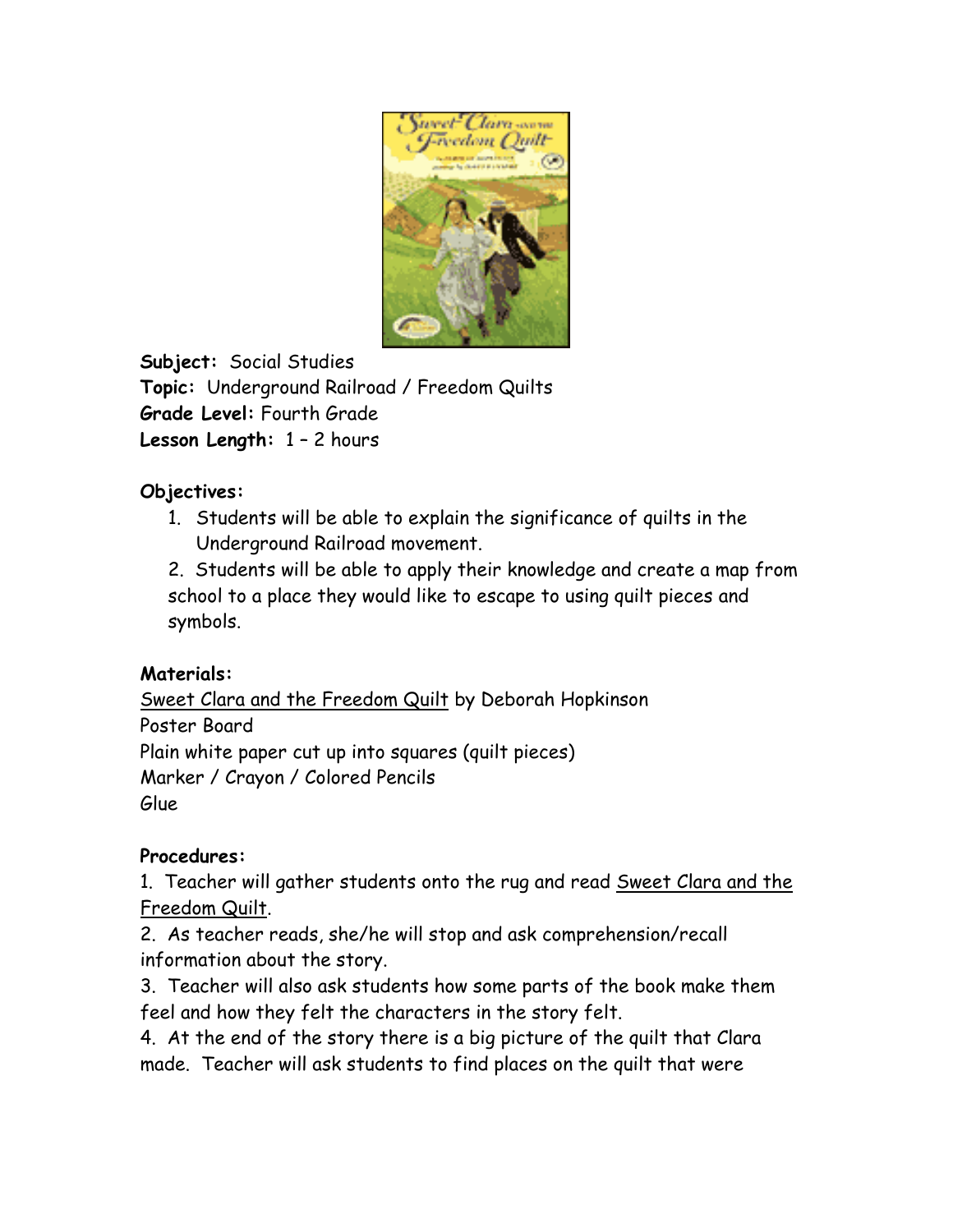discussed in the story and they will see and discuss what symbols were used to represent them.

5. Teacher will explain to class that they will be making their own quilt with their group. They will be given square pieces of paper that represent each quilt piece. Students are to make a map from school to a place that they would like to escape to. Teacher will remind students that they will not be using realistic pictures of places, but will show those places by using symbols. Teacher will also remind students that they must have all of their pieces touching on the quilt.

6. Teacher will dismiss students back to their groups and they will begin.

7. Teacher will walk around the room and monitor students to be sure they are using symbols and are on the right track.

8. When all groups have completed they share their Freedom Quilt with the class.

## **Assessment:**

Teacher will assess each group's ability to create a Freedom quilt using symbols and their explanation of their quilt to the class using the rubric below.

|                | 3                  | 2                 |                   |
|----------------|--------------------|-------------------|-------------------|
| Use of Symbols | Students           | <b>Students</b>   | Students          |
|                | represent places   | represent most    | represent few     |
|                | using only         | places using      | places using      |
|                | symbols.           | symbols.          | symbols.          |
| Organization   | All quilt pieces   | Most quilt pieces | Few quilt pieces  |
|                | are touching and   | are touching and  | are touching and  |
|                | organized.         | organized.        | it is not         |
|                |                    |                   | organized.        |
| Group Work     | Students worked    | Students had      | Students did not  |
|                | cooperatively      | only one minor    | work              |
|                | together.          | issue, but mostly | cooperatively     |
|                |                    | worked            | together.         |
|                |                    | cooperatively     |                   |
|                |                    | together.         |                   |
| Presentation   | Students           | <b>Students</b>   | Students left out |
|                | explained whole    | explained most of | many parts of     |
|                | route to the class | the route to the  | the route and     |